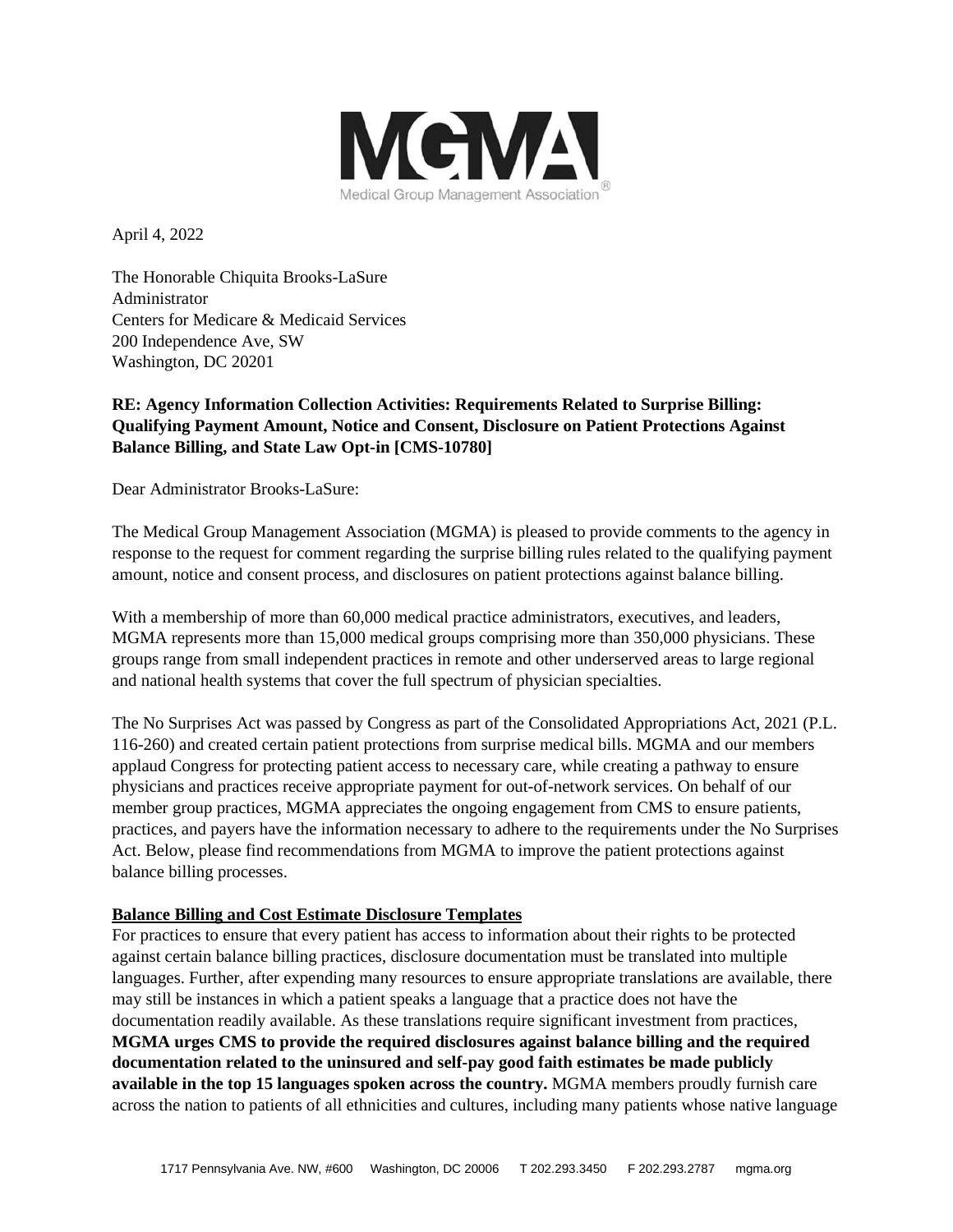is not English. By providing the disclosures in multiple languages, CMS is helping to ensure that even small practices that furnish care in diverse areas can provide accessible documentation for these important patient rights.

### **Timing of Provided Notice and Consent**

MGMA supports the intent behind the timing of the provided notice documentation for patients who may be receiving care from out-of-network providers and agrees that patients should not be coerced into waiving surprise billing protections. However, the strict timeline established will place significant administrative burdens on practices to comply with the requirements, without the guarantee that patients have the time to discuss and fully understand the surprise billing notice documents. **MGMA recommends CMS use enforcement discretion for the surprise billing notice and consent timing requirements, thereby providing group practices with the flexibility to provide the notice and consent documentation in a workable time frame that also maintains the spirit of the law.** 

Each physician and practice is unique and has different operating procedures to ensure that patients receive timely and effective access to care. The strict and arbitrary timing requirement for the surprise billing notice and consent process will upend physician practice operations. If a patient requires a service be scheduled for that day with an out-of-network clinician, it can require that the physician re-schedule numerous other patients and services to accommodate the strict three-hour timeline for services, causing unnecessary disruption and possible delayed care.

## **Good Faith Estimate of Costs in Notice and Consent Documentation**

The intent of the good faith estimate is to ensure that patients are aware of the potential out-of-pocket costs they may face if they receive care from the out-of-network clinician, recognizing that the costs will be higher than they otherwise may have been had the care been provided by an in-network clinician. MGMA agrees that patients need transparency in the care they receive and the potential costs they may incur. However, the established good faith estimates of costs will result in unnecessary and overburdensome administrative hurdles. The good faith cost estimates require medical groups to predict what services will be provided to patients during a single episode of care, before the practice has an opportunity to conduct a visit. Each patient is unique and requires a specific course of treatment and care plan. Requiring group practices to apply general estimates of services to different patients will undermine the clinical practice of clinicians.

# **MGMA urges CMS to consider the impact of the good faith estimates on patient understanding of**

**the costs of services.** The intent behind the requirement to provide cost estimates to patients is to communicate with the patients that the services are not covered by their insurance company and there may be outstanding costs that the patient must pay. However, out-of-network clinicians will be unable to provide patients with meaningful cost estimates of services as their insurance may cover a portion of the medical bill. Additionally, there are numerous other mechanisms for which the patients can receive estimated costs for services, such as charge masters hospitals are required to publicly publish. **MGMA recommends CMS focus on ensuring patients have access to current price transparency methods established by the federal government and not layer on additional burdensome administrative hurdles to provide similar information to patients.** 

### **Initial Payment or Notice of Denial Required Documentation**

CMS requires that certain information be communicated by a payer or health plan issuer with either the initial payment or notice of denial following services protected under the No Surprises Act, including: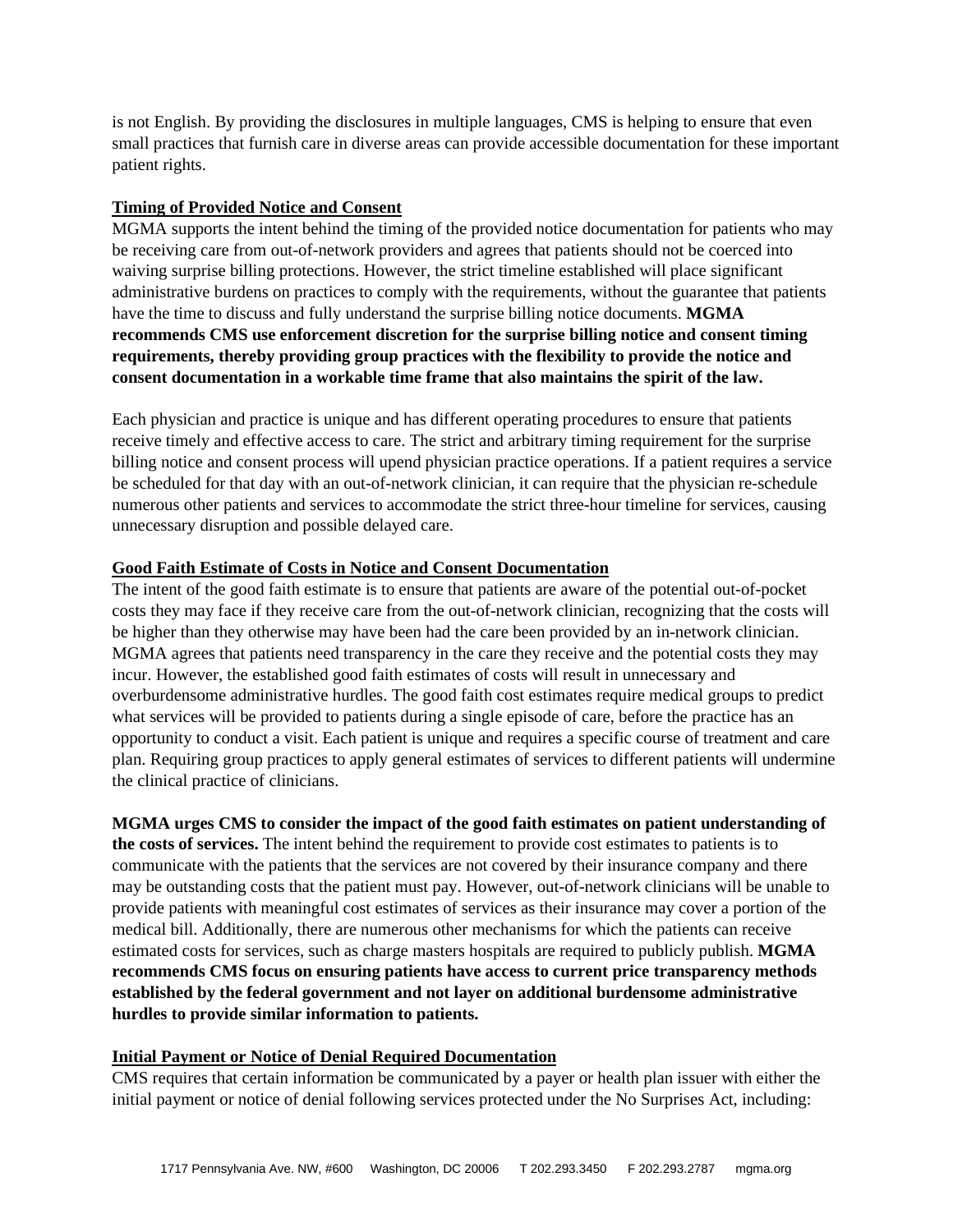- 1. The Qualifying Payment Amount (QPA) for each item or service involved,
- 2. A statement certifying that, based on the determination of the plan or issuer: (1) the QPA applies for purposes of the recognized amount and (2) the QPA was determined in compliance with the methodology outlined by CMS,
- 3. A statement that if the provider or facility wishes to initiate a 30-day open negotiation period for purposes of determining the amount of total payment, the provider or facility may contact the appropriate person or office to initiate the open negotiation, and
- 4. Contact information, including a phone number and email address, for the appropriate office or person to initiate open negotiations.

*(86 Fed. Reg. 36898)*

Many MGMA members have reported that this information may not always be communicated from payers when a practice receives on out-of-network claim that is covered under the No Surprises Act. **MGMA strongly urges CMS to expeditiously provide payers and practices with additional guidance about how this information should be communicated in a standardized manner.**

According to the National Association of Insurance Commissioners, there were 1,096 health insurers that filed claims in 20[1](#page-2-0)9.<sup>1</sup> While this figure represents the number of different insurers across the nation, it demonstrates the vast number of insurers that practices may interact with under the No Surprises Act. Each insurer may have different processes in place to communicate the required information with claims that are protected under the independent dispute resolution (IDR) process. It is critical that all health plans communicate this information in a standardized manner to ensure practices can quickly identify claims that are eligible to undergo the IDR process.

# **Additional Requirements for the IDR Process**

In the interim final rule with comment entitled, "Requirements Related to Surprise Billing; Part I" [CMS-9909-IFC], the issuing Departments sought comment on if there should be a minimum payment rate or methodology for a minimum initial payment to be established in future rulemaking (86 Fed. Reg. 36901). The Departments considered how this could impact the number of cases that ultimately ended in arbitration. While MGMA does not believe there should be an established rate required for an initial payment for out-of-network care protected under the No Surprises Act, **MGMA urges CMS to require that a payer's initial payment must also be used as their offer to an IDR entity under the IDR process if a either party chooses to undergo the arbitration process.**

Such a policy would ensure that whatever the payer offers as an initial payment to the provider, prior to any negotiation or IDR determination, would be most comparable to the fair rate that the payer believes should be the final payment amount and would prevent payers from low-balling providers. MGMA believes this is an appropriate solution to limit the number of cases that ultimately undergo the federal IDR process and greatly incentivize payers and providers to settle dispute resolutions outside the IDR process.

MGMA appreciates the opportunity to continue our partnership with CMS to protect patients from surprise out-of-network costs and empower patients to have the information necessary to actively participate in their care plan. As the agencies continue to issue regulations implementing the No Surprises

<span id="page-2-0"></span> $1$  U.S. Health Insurance Industry Analysis Report, National Association of Insurance Commissioners (NAIC). Accessed: March 30, 2022[. https://content.naic.org/sites/default/files/inline-files/2020-Annual-Health-Insurance-Industry-Analysis-Report.pdf](https://content.naic.org/sites/default/files/inline-files/2020-Annual-Health-Insurance-Industry-Analysis-Report.pdf)